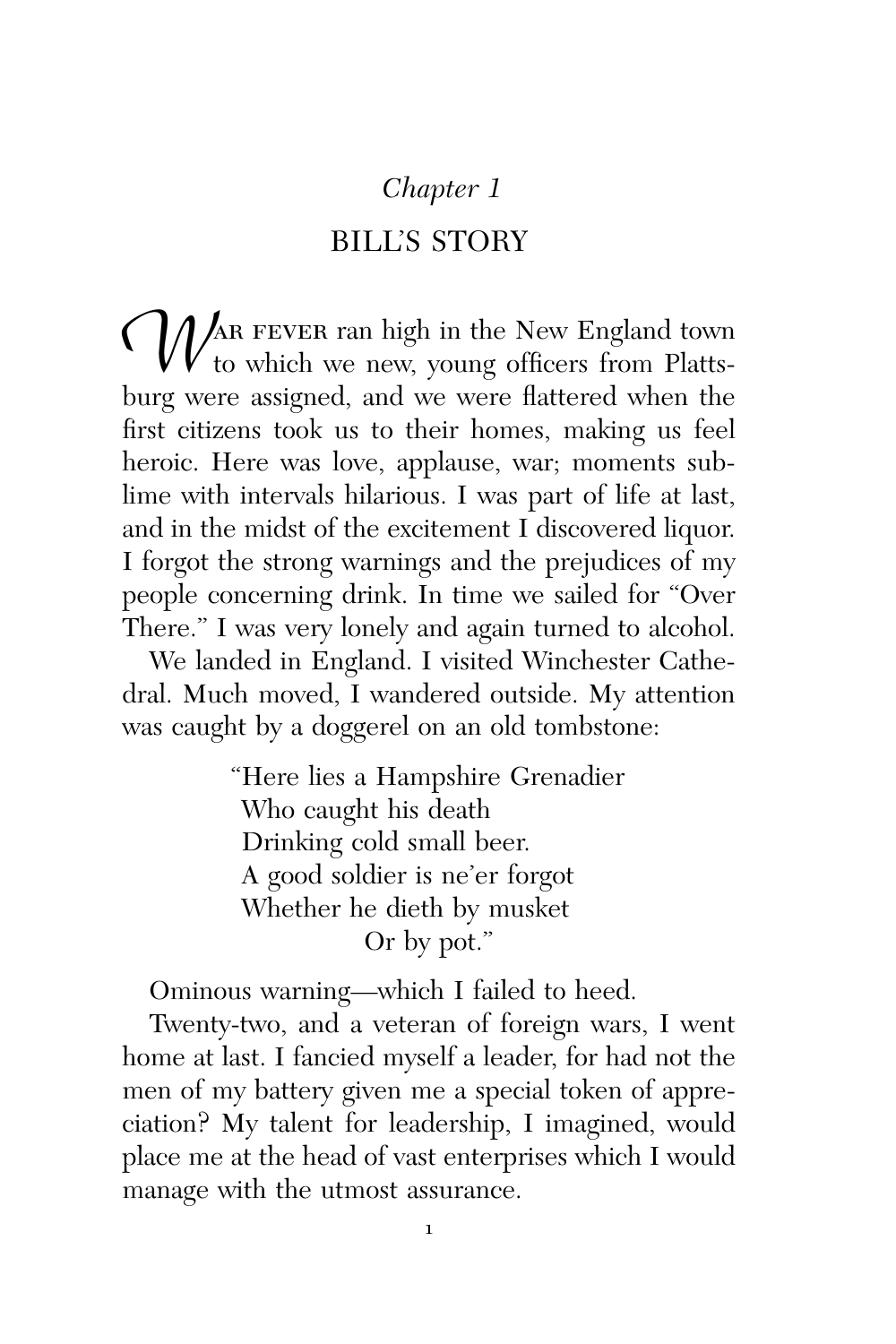I took a night law course, and obtained employment as investigator for a surety company. The drive for success was on. I'd prove to the world I was important. My work took me about Wall Street and little by little I became interested in the market. Many people lost money—but some became very rich. Why not I? I studied economics and business as well as law. Potential alcoholic that I was, I nearly failed my law course. At one of the finals I was too drunk to think or write. Though my drinking was not yet continuous, it disturbed my wife. We had long talks when I would still her forebodings by telling her that men of genius conceived their best projects when drunk; that the most majestic constructions of philosophic thought were so derived.

By the time I had completed the course, I knew the law was not for me. The inviting maelstrom of Wall Street had me in its grip. Business and financial leaders were my heroes. Out of this alloy of drink and speculation, I commenced to forge the weapon that one day would turn in its flight like a boomerang and all but cut me to ribbons. Living modestly, my wife and I saved \$1,000. It went into certain securities, then cheap and rather unpopular. I rightly imagined that they would some day have a great rise. I failed to persuade my broker friends to send me out looking over factories and managements, but my wife and I decided to go anyway. I had developed a theory that most people lost money in stocks through ignorance of markets. I discovered many more reasons later on.

We gave up our positions and off we roared on a motorcycle, the sidecar stuffed with tent, blankets, a change of clothes, and three huge volumes of a finan-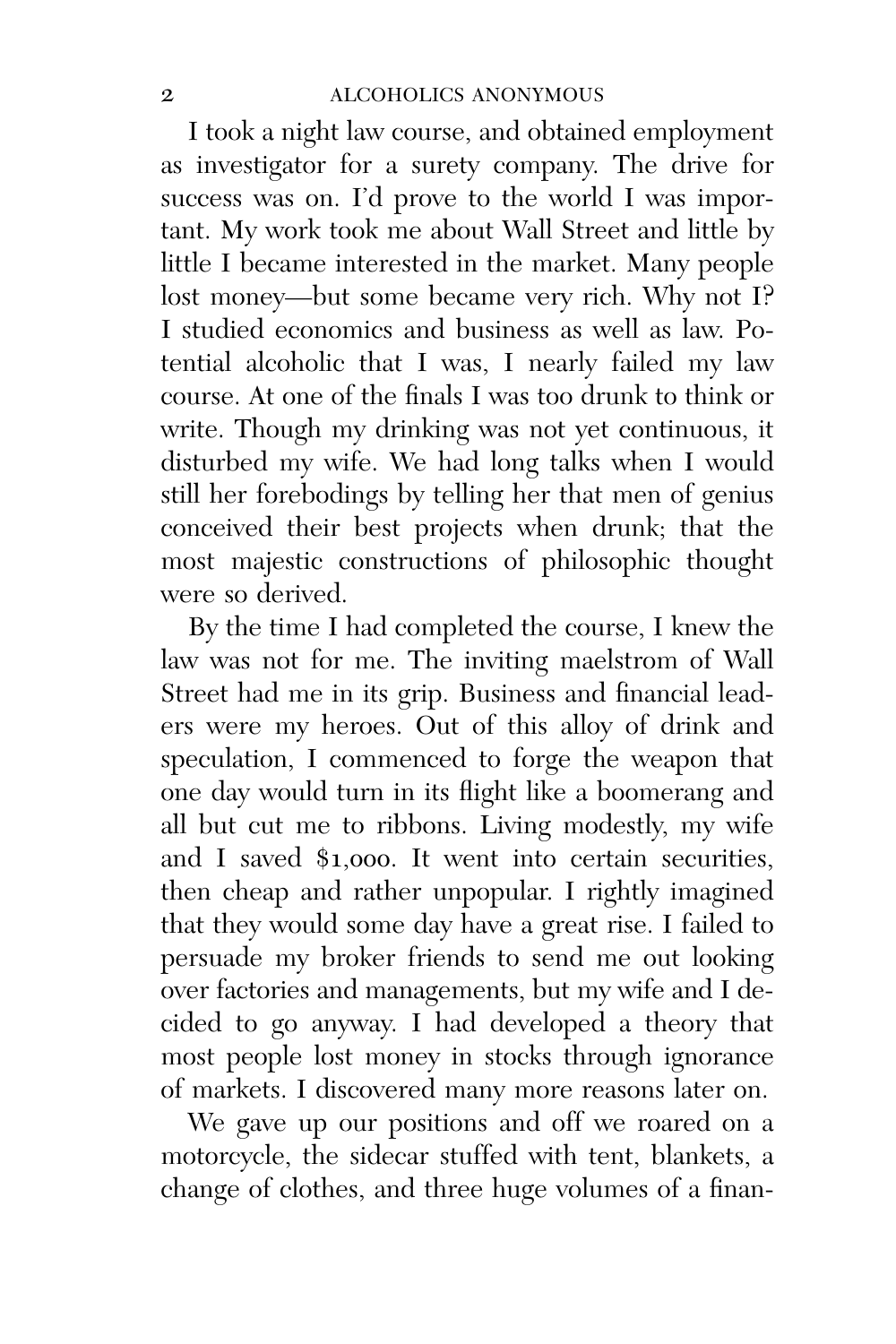cial reference service. Our friends thought a lunacy commission should be appointed. Perhaps they were right. I had had some success at speculation, so we had a little money, but we once worked on a farm for a month to avoid drawing on our small capital. That was the last honest manual labor on my part for many a day. We covered the whole eastern United States in a year. At the end of it, my reports to Wall Street procured me a position there and the use of a large expense account. The exercise of an option brought in more money, leaving us with a profit of several thousand dollars for that year.

For the next few years fortune threw money and applause my way. I had arrived. My judgment and ideas were followed by many to the tune of paper millions. The great boom of the late twenties was seething and swelling. Drink was taking an important and exhilarating part in my life. There was loud talk in the jazz places uptown. Everyone spent in thousands and chattered in millions. Scoffers could scoff and be damned. I made a host of fair-weather friends.

My drinking assumed more serious proportions, continuing all day and almost every night. The remonstrances of my friends terminated in a row and I became a lone wolf. There were many unhappy scenes in our sumptuous apartment. There had been no real infidelity, for loyalty to my wife, helped at times by extreme drunkenness, kept me out of those scrapes.

In 1929 I contracted golf fever. We went at once to the country, my wife to applaud while I started out to overtake Walter Hagen. Liquor caught up with me much faster than I came up behind Walter. I began to be jittery in the morning. Golf permitted drinking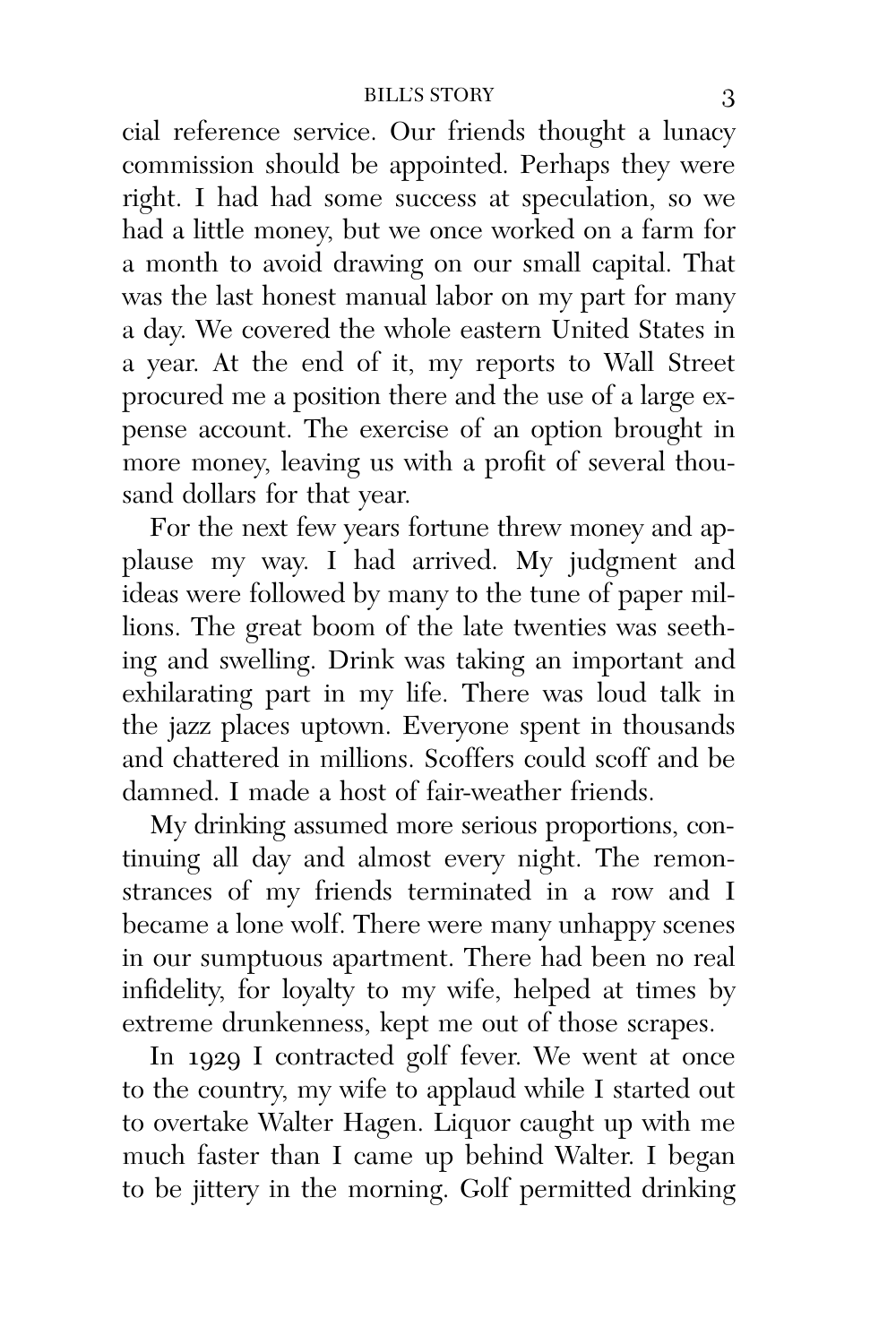every day and every night. It was fun to carom around the exclusive course which had inspired such awe in me as a lad. I acquired the impeccable coat of tan one sees upon the well-to-do. The local banker watched me whirl fat checks in and out of his till with amused skepticism.

Abruptly in October 1929 hell broke loose on the New York stock exchange. After one of those days of inferno, I wobbled from a hotel bar to a brokerage office. It was eight o'clock—five hours after the market closed. The ticker still clattered. I was staring at an inch of the tape which bore the inscription XYZ-32. It had been 52 that morning. I was finished and so were many friends. The papers reported men jumping to death from the towers of High Finance. That disgusted me. I would not jump. I went back to the bar. My friends had dropped several million since ten o'clock—so what? Tomorrow was another day. As I drank, the old fierce determination to win came back.

Next morning I telephoned a friend in Montreal. He had plenty of money left and thought I had better go to Canada. By the following spring we were living in our accustomed style. I felt like Napoleon returning from Elba. No St. Helena for me! But drinking caught up with me again and my generous friend had to let me go. This time we stayed broke.

We went to live with my wife's parents. I found a job; then lost it as the result of a brawl with a taxi driver. Mercifully, no one could guess that I was to have no real employment for five years, or hardly draw a sober breath. My wife began to work in a department store, coming home exhausted to find me drunk.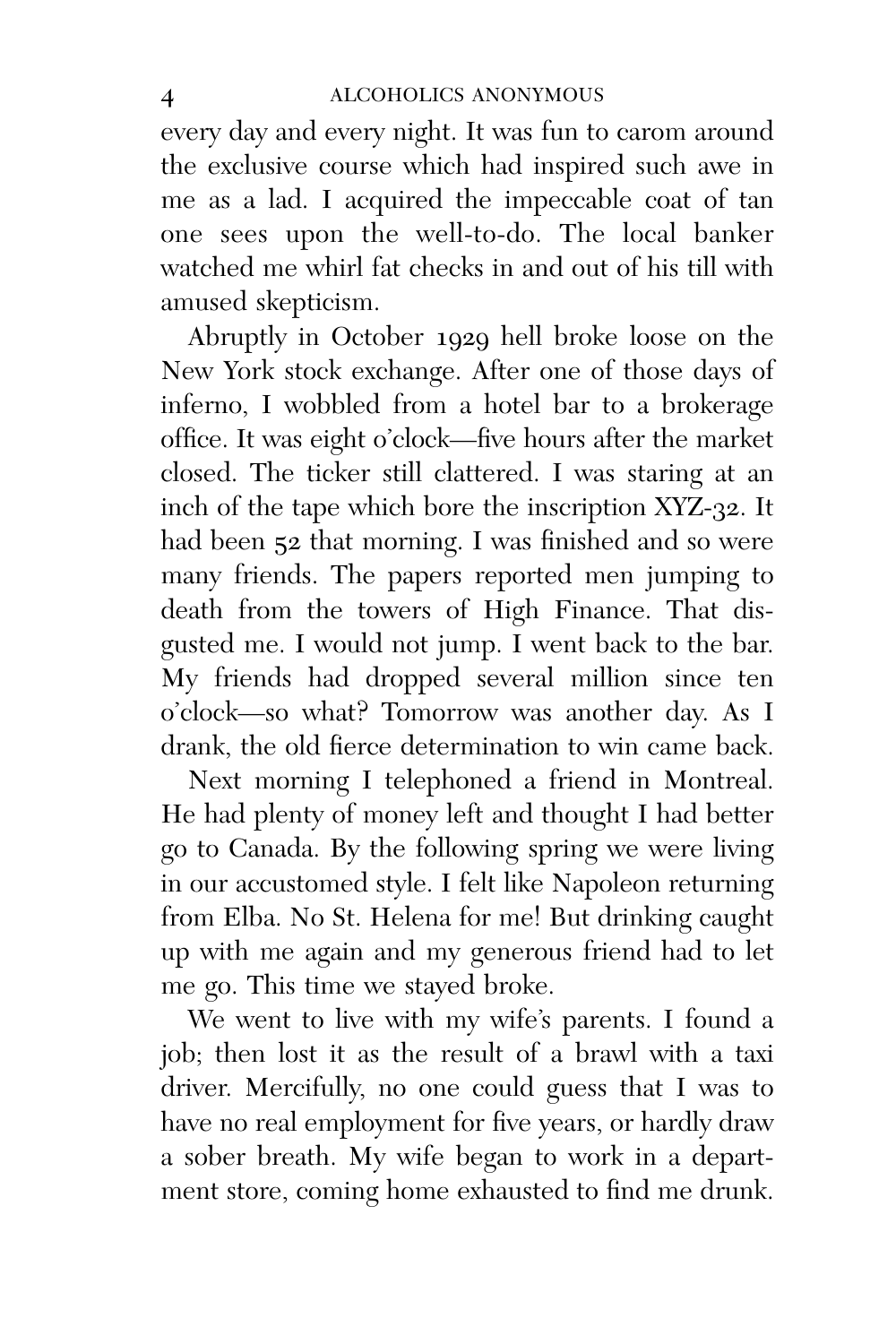I became an unwelcome hanger-on at brokerage places.

Liquor ceased to be a luxury; it became a necessity. "Bathtub'' gin, two bottles a day, and often three, got to be routine. Sometimes a small deal would net a few hundred dollars, and I would pay my bills at the bars and delicatessens. This went on endlessly, and I began to waken very early in the morning shaking violently. A tumbler full of gin followed by half a dozen bottles of beer would be required if I were to eat any breakfast. Nevertheless, I still thought I could control the situation, and there were periods of sobriety which renewed my wife's hope.

Gradually things got worse. The house was taken over by the mortgage holder, my mother-in-law died, my wife and father-in-law became ill.

Then I got a promising business opportunity. Stocks were at the low point of 1932, and I had somehow formed a group to buy. I was to share generously in the profits. Then I went on a prodigious bender, and that chance vanished.

I woke up. This had to be stopped. I saw I could not take so much as one drink. I was through forever. Before then, I had written lots of sweet promises, but my wife happily observed that this time I meant business. And so I did.

Shortly afterward I came home drunk. There had been no fight. Where had been my high resolve? I simply didn't know. It hadn't even come to mind. Someone had pushed a drink my way, and I had taken it. Was I crazy? I began to wonder, for such an appalling lack of perspective seemed near being just that.

Renewing my resolve, I tried again. Some time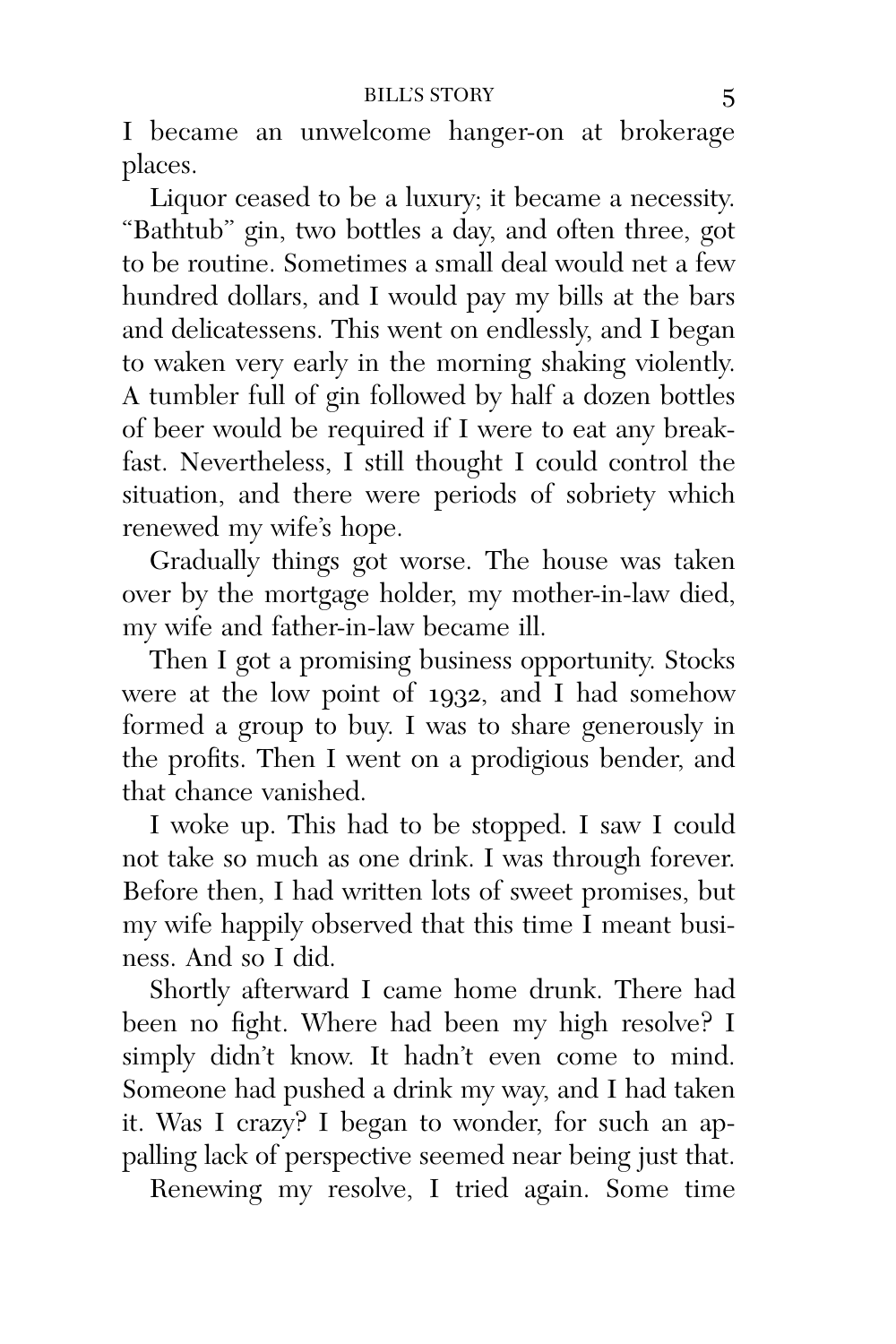passed, and confidence began to be replaced by cocksureness. I could laugh at the gin mills. Now I had what it takes! One day I walked into a cafe to telephone. In no time I was beating on the bar asking myself how it happened. As the whisky rose to my head I told myself I would manage better next time, but I might as well get good and drunk then. And I did.

The remorse, horror and hopelessness of the next morning are unforgettable. The courage to do battle was not there. My brain raced uncontrollably and there was a terrible sense of impending calamity. I hardly dared cross the street, lest I collapse and be run down by an early morning truck, for it was scarcely daylight. An all night place supplied me with a dozen glasses of ale. My writhing nerves were stilled at last. A morning paper told me the market had gone to hell again. Well, so had I. The market would recover, but I wouldn't. That was a hard thought. Should I kill myself? No—not now. Then a mental fog settled down. Gin would fix that. So two bottles, and oblivion.

The mind and body are marvelous mechanisms, for mine endured this agony two more years. Sometimes I stole from my wife's slender purse when the morning terror and madness were on me. Again I swayed dizzily before an open window, or the medicine cabinet where there was poison, cursing myself for a weakling. There were flights from city to country and back, as my wife and I sought escape. Then came the night when the physical and mental torture was so hellish I feared I would burst through my window, sash and all. Somehow I managed to drag my mattress to a lower floor, lest I suddenly leap. A doctor came with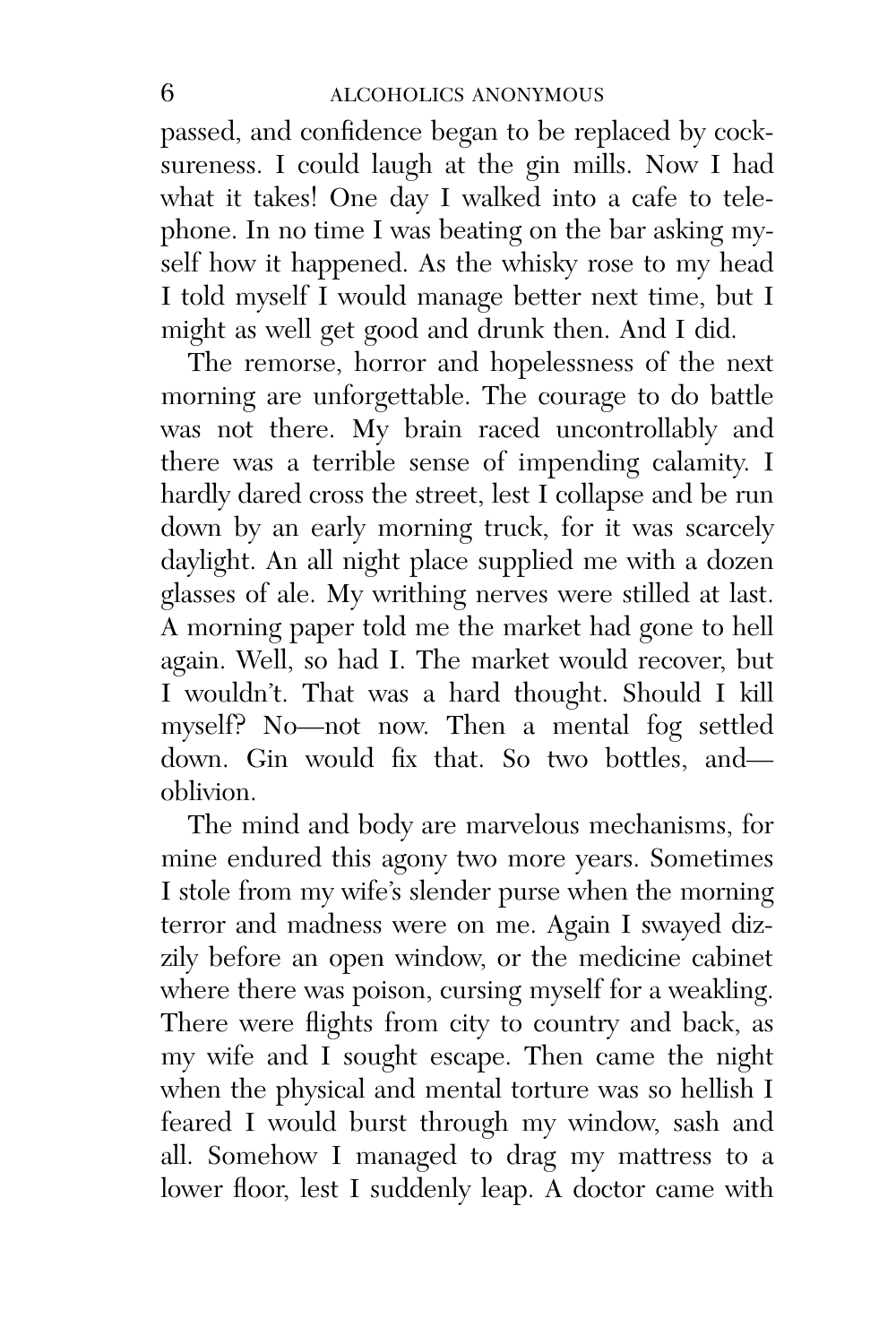a heavy sedative. Next day found me drinking both gin and sedative. This combination soon landed me on the rocks. People feared for my sanity. So did I. I could eat little or nothing when drinking, and I was forty pounds under weight.

My brother-in-law is a physician, and through his kindness and that of my mother I was placed in a nationally-known hospital for the mental and physical rehabilitation of alcoholics. Under the so-called belladonna treatment my brain cleared. Hydrotherapy and mild exercise helped much. Best of all, I met a kind doctor who explained that though certainly selfish and foolish, I had been seriously ill, bodily and mentally.

It relieved me somewhat to learn that in alcoholics the will is amazingly weakened when it comes to combating liquor, though it often remains strong in other respects. My incredible behavior in the face of a desperate desire to stop was explained. Understanding myself now, I fared forth in high hope. For three or four months the goose hung high. I went to town regularly and even made a little money. Surely this was the answer—self-knowledge.

But it was not, for the frightful day came when I drank once more. The curve of my declining moral and bodily health fell off like a ski-jump. After a time I returned to the hospital. This was the finish, the curtain, it seemed to me. My weary and despairing wife was informed that it would all end with heart failure during delirium tremens, or I would develop a wet brain, perhaps within a year. She would soon have to give me over to the undertaker or the asylum.

They did not need to tell me. I knew, and almost welcomed the idea. It was a devastating blow to my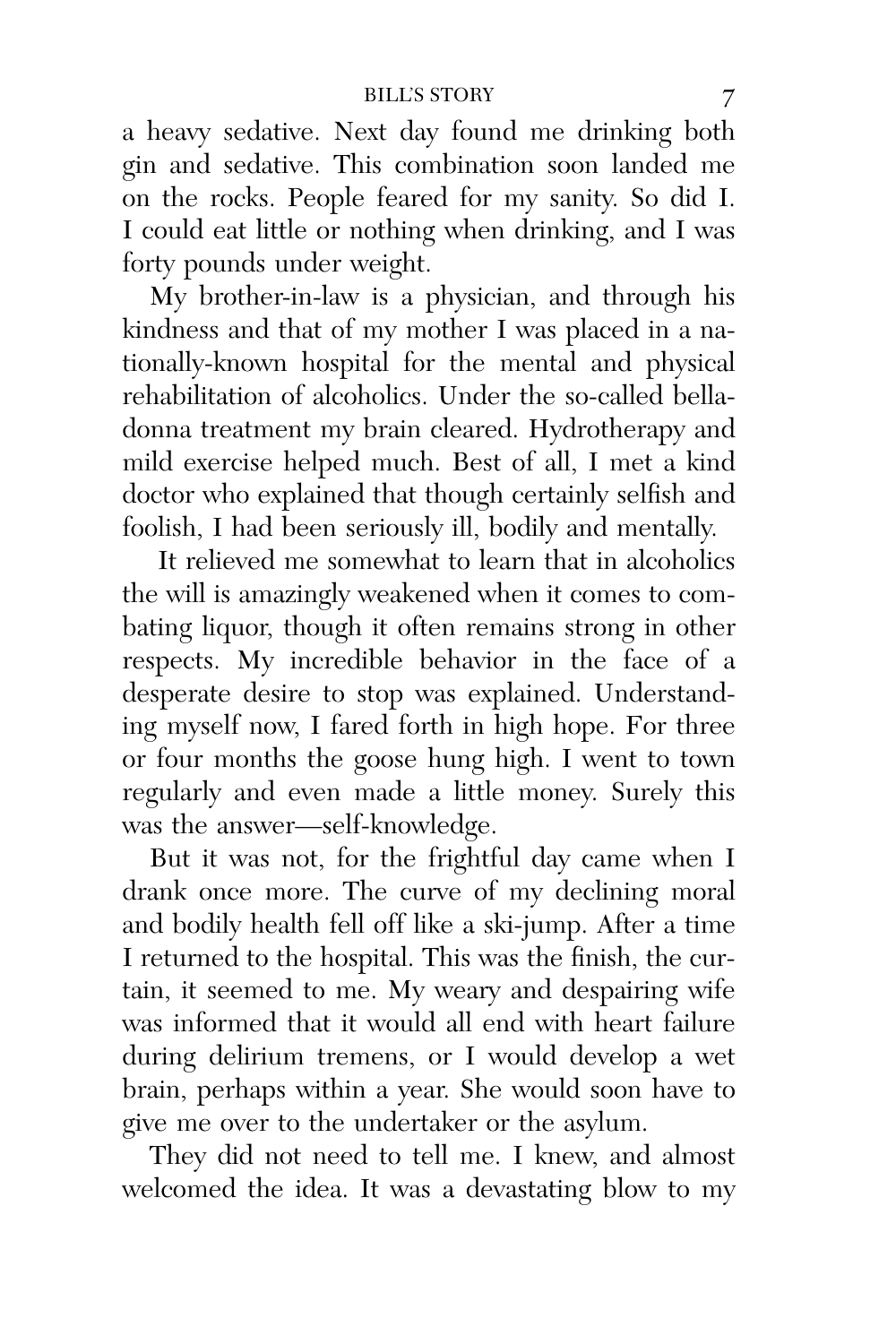pride. I, who had thought so well of myself and my abilities, of my capacity to surmount obstacles, was cornered at last. Now I was to plunge into the dark, joining that endless procession of sots who had gone on before. I thought of my poor wife. There had been much happiness after all. What would I not give to make amends. But that was over now.

No words can tell of the loneliness and despair I found in that bitter morass of self-pity. Quicksand stretched around me in all directions. I had met my match. I had been overwhelmed. Alcohol was my master.

Trembling, I stepped from the hospital a broken man. Fear sobered me for a bit. Then came the insidious insanity of that first drink, and on Armistice Day 1934, I was off again. Everyone became resigned to the certainty that I would have to be shut up somewhere, or would stumble along to a miserable end. How dark it is before the dawn! In reality that was the beginning of my last debauch. I was soon to be catapulted into what I like to call the fourth dimension of existence. I was to know happiness, peace, and usefulness, in a way of life that is incredibly more wonderful as time passes.

Near the end of that bleak November, I sat drinking in my kitchen. With a certain satisfaction I reflected there was enough gin concealed about the house to carry me through that night and the next day. My wife was at work. I wondered whether I dared hide a full bottle of gin near the head of our bed. I would need it before daylight.

My musing was interrupted by the telephone. The cheery voice of an old school friend asked if he might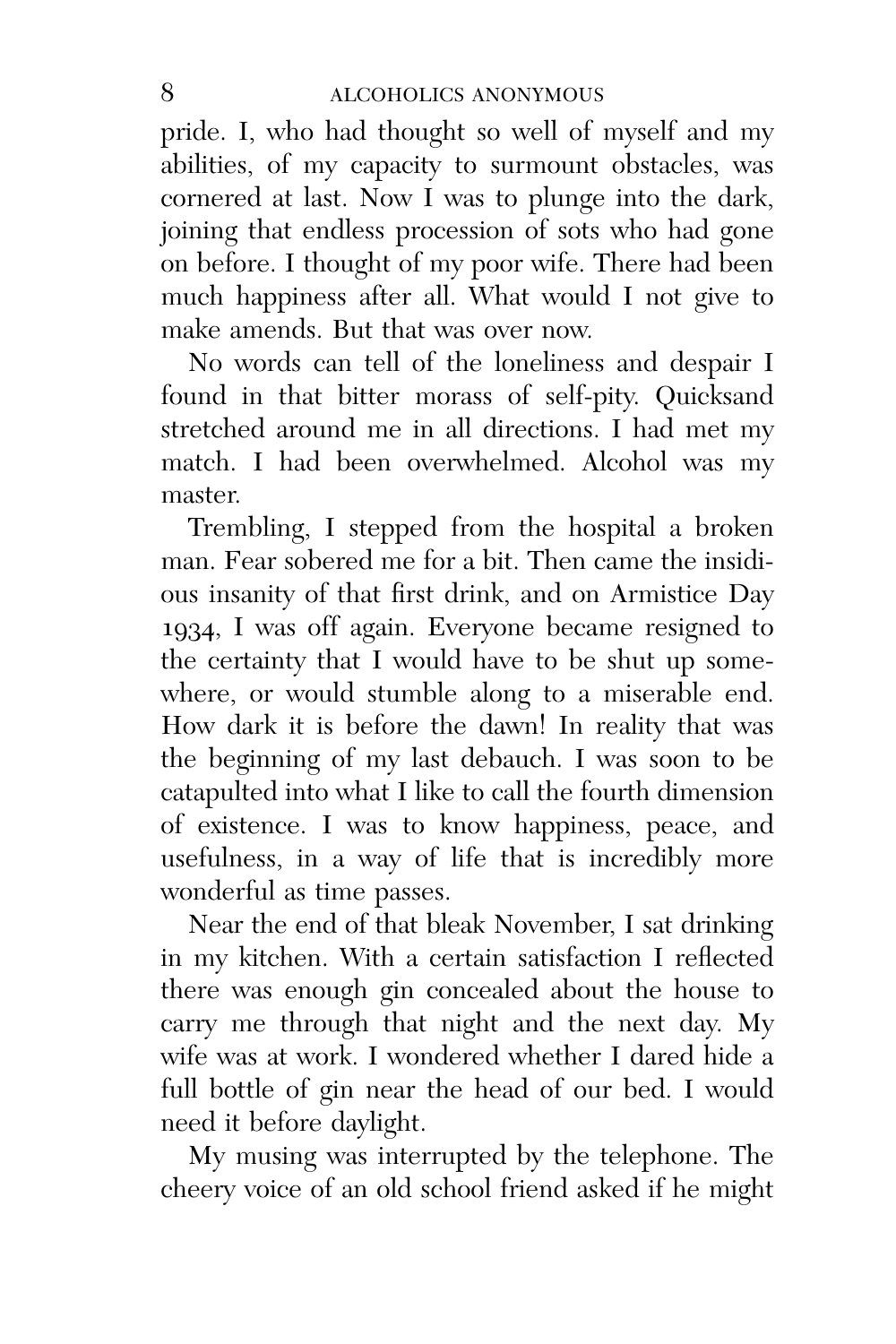### BILL'S STORY 9

come over. *He was sober.* It was years since I could remember his coming to New York in that condition. I was amazed. Rumor had it that he had been committed for alcoholic insanity. I wondered how he had escaped. Of course he would have dinner, and then I could drink openly with him. Unmindful of his welfare, I thought only of recapturing the spirit of other days. There was that time we had chartered an airplane to complete a jag! His coming was an oasis in this dreary desert of futility. The very thing—an oasis! Drinkers are like that.

The door opened and he stood there, fresh-skinned and glowing. There was something about his eyes. He was inexplicably different. What had happened?

I pushed a drink across the table. He refused it. Disappointed but curious, I wondered what had got into the fellow. He wasn't himself.

"Come, what's all this about?'' I queried.

He looked straight at me. Simply, but smilingly, he said, "I've got religion.''

I was aghast. So that was it—last summer an alcoholic crackpot; now, I suspected, a little cracked about religion. He had that starry-eyed look. Yes, the old boy was on fire all right. But bless his heart, let him rant! Besides, my gin would last longer than his preaching.

But he did no ranting. In a matter of fact way he told how two men had appeared in court, persuading the judge to suspend his commitment. They had told of a simple religious idea and a practical program of action. That was two months ago and the result was self-evident. It worked!

He had come to pass his experience along to me—if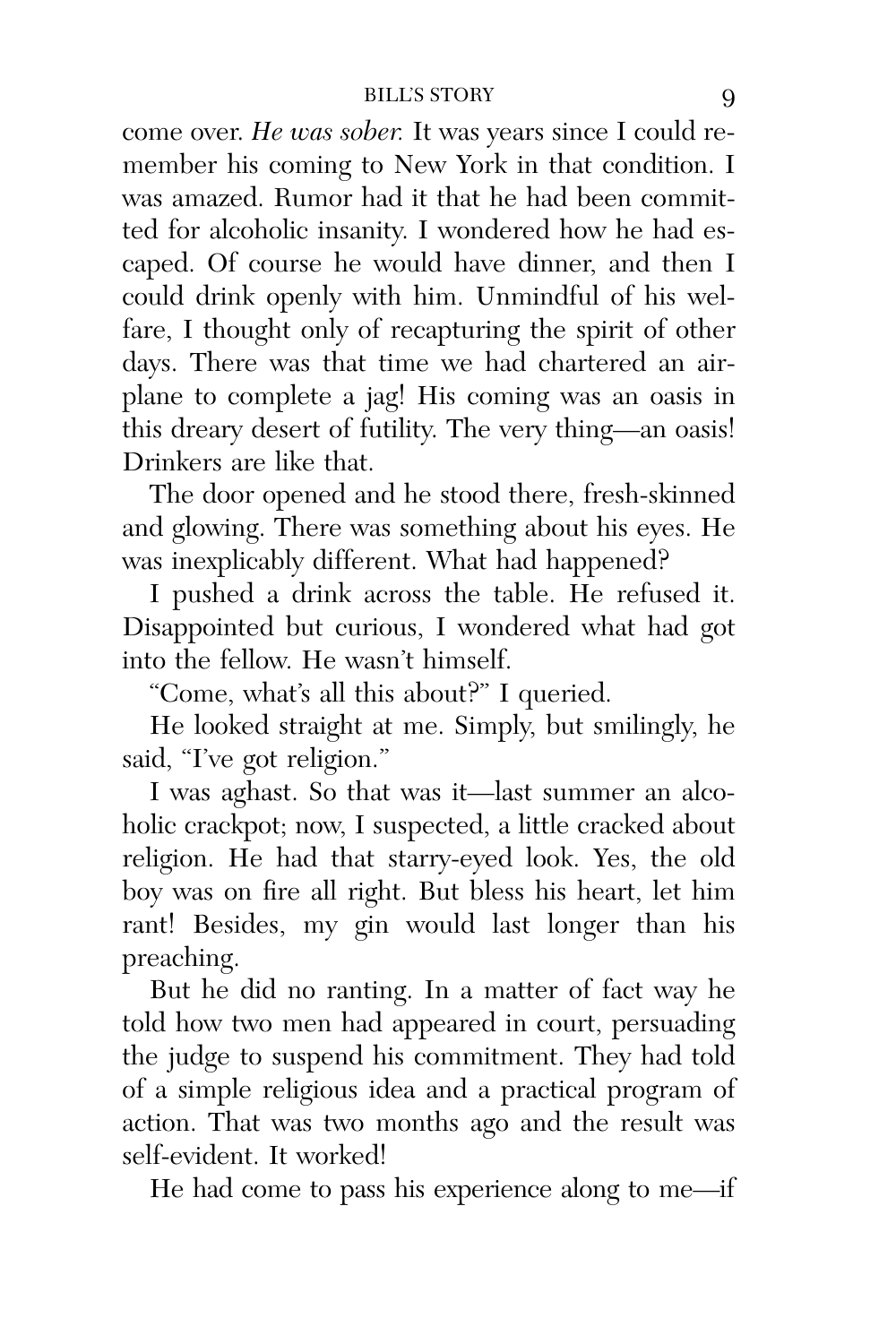I cared to have it. I was shocked, but interested. Certainly I was interested. I had to be, for I was hopeless.

He talked for hours. Childhood memories rose before me. I could almost hear the sound of the preacher's voice as I sat, on still Sundays, way over there on the hillside; there was that proffered temperance pledge I never signed; my grandfather's good natured contempt of some church folk and their doings; his insistence that the spheres really had their music; but his denial of the preacher's right to tell him how he must listen; his fearlessness as he spoke of these things just before he died; these recollections welled up from the past. They made me swallow hard.

That war-time day in old Winchester Cathedral came back again.

I had always believed in a Power greater than myself. I had often pondered these things. I was not an atheist. Few people really are, for that means blind faith in the strange proposition that this universe originated in a cipher and aimlessly rushes nowhere. My intellectual heroes, the chemists, the astronomers, even the evolutionists, suggested vast laws and forces at work. Despite contrary indications, I had little doubt that a mighty purpose and rhythm underlay all. How could there be so much of precise and immutable law, and no intelligence? I simply had to believe in a Spirit of the Universe, who knew neither time nor limitation. But that was as far as I had gone.

With ministers, and the world's religions, I parted right there. When they talked of a God personal to me, who was love, superhuman strength and direction, I became irritated and my mind snapped shut against such a theory.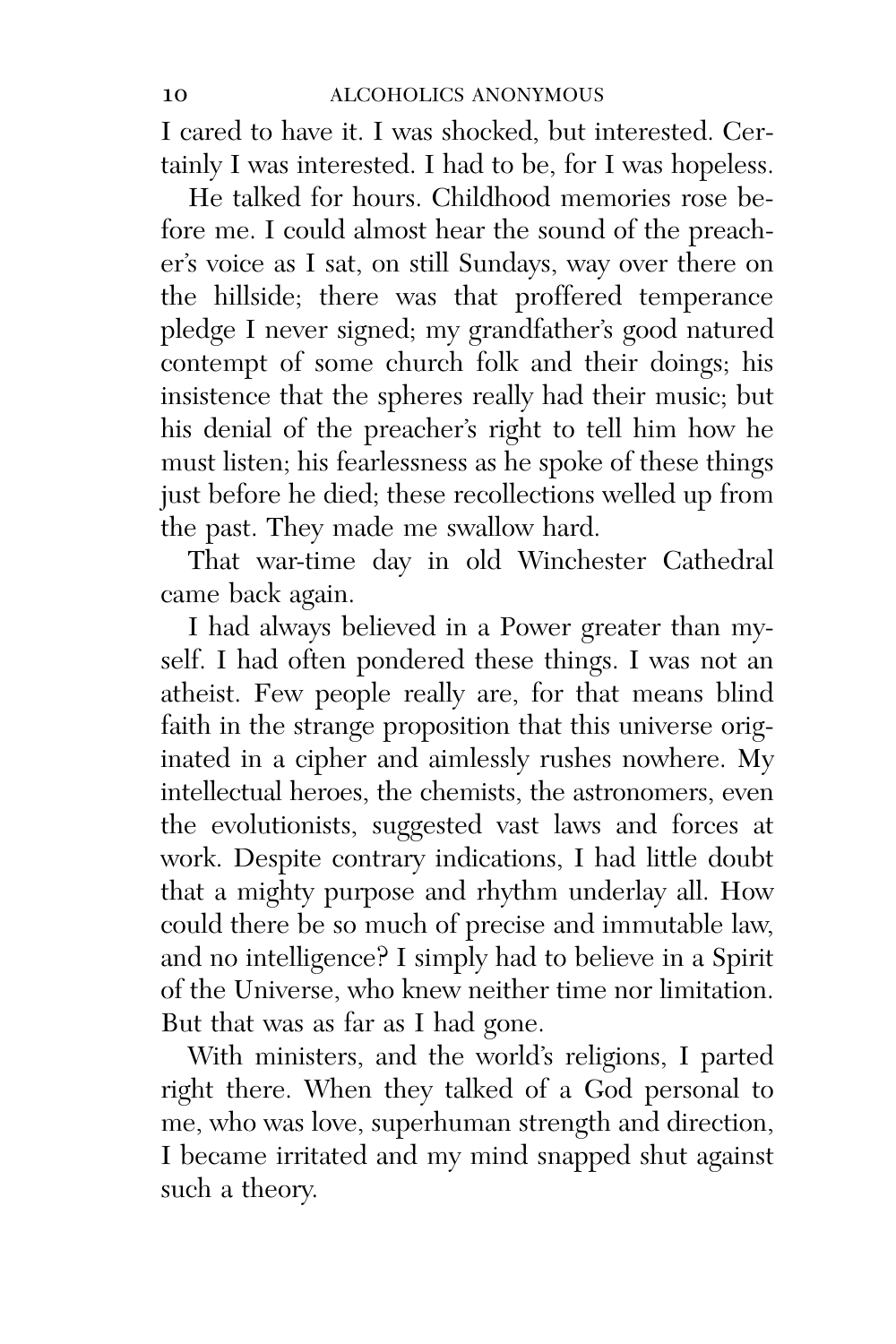### BILL'S STORY 11

To Christ I conceded the certainty of a great man, not too closely followed by those who claimed Him. His moral teaching—most excellent. For myself, I had adopted those parts which seemed convenient and not too difficult; the rest I disregarded.

The wars which had been fought, the burnings and chicanery that religious dispute had facilitated, made me sick. I honestly doubted whether, on balance, the religions of mankind had done any good. Judging from what I had seen in Europe and since, the power of God in human affairs was negligible, the Brotherhood of Man a grim jest. If there was a Devil, he seemed the Boss Universal, and he certainly had me.

But my friend sat before me, and he made the pointblank declaration that God had done for him what he could not do for himself. His human will had failed. Doctors had pronounced him incurable. Society was about to lock him up. Like myself, he had admitted complete defeat. Then he had, in effect, been raised from the dead, suddenly taken from the scrap heap to a level of life better than the best he had ever known!

Had this power originated in him? Obviously it had not. There had been no more power in him than there was in me at that minute; and this was none at all.

That floored me. It began to look as though religious people were right after all. Here was something at work in a human heart which had done the impossible. My ideas about miracles were drastically revised right then. Never mind the musty past; here sat a miracle directly across the kitchen table. He shouted great tidings.

I saw that my friend was much more than inwardly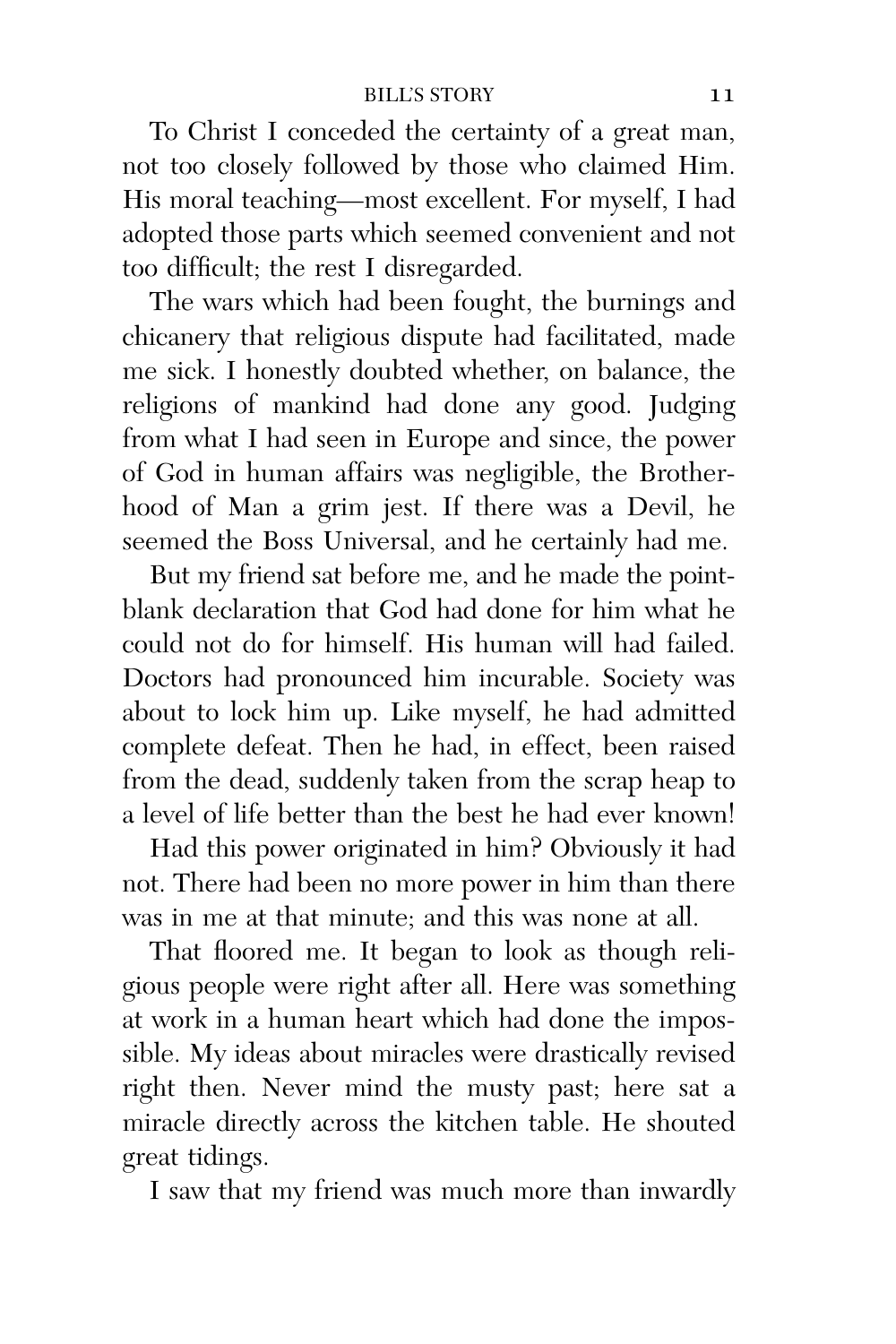reorganized. He was on a different footing. His roots grasped a new soil.

Despite the living example of my friend there remained in me the vestiges of my old prejudice. The word God still aroused a certain antipathy. When the thought was expressed that there might be a God personal to me this feeling was intensified. I didn't like the idea. I could go for such conceptions as Creative Intelligence, Universal Mind or Spirit of Nature but I resisted the thought of a Czar of the Heavens, however loving His sway might be. I have since talked with scores of men who felt the same way.

My friend suggested what then seemed a novel idea. He said, *"Why don't you choose your own conception of God?''*

That statement hit me hard. It melted the icy intellectual mountain in whose shadow I had lived and shivered many years. I stood in the sunlight at last.

*It was only a matter of being willing to believe in a Power greater than myself. Nothing more was required of me to make my beginning.* I saw that growth could start from that point. Upon a foundation of complete willingness I might build what I saw in my friend. Would I have it? Of course I would!

Thus was I convinced that God is concerned with us humans when we want Him enough. At long last I saw, I felt, I believed. Scales of pride and prejudice fell from my eyes. A new world came into view.

The real significance of my experience in the Cathedral burst upon me. For a brief moment, I had needed and wanted God. There had been a humble willingness to have Him with me—and He came. But soon the sense of His presence had been blotted out by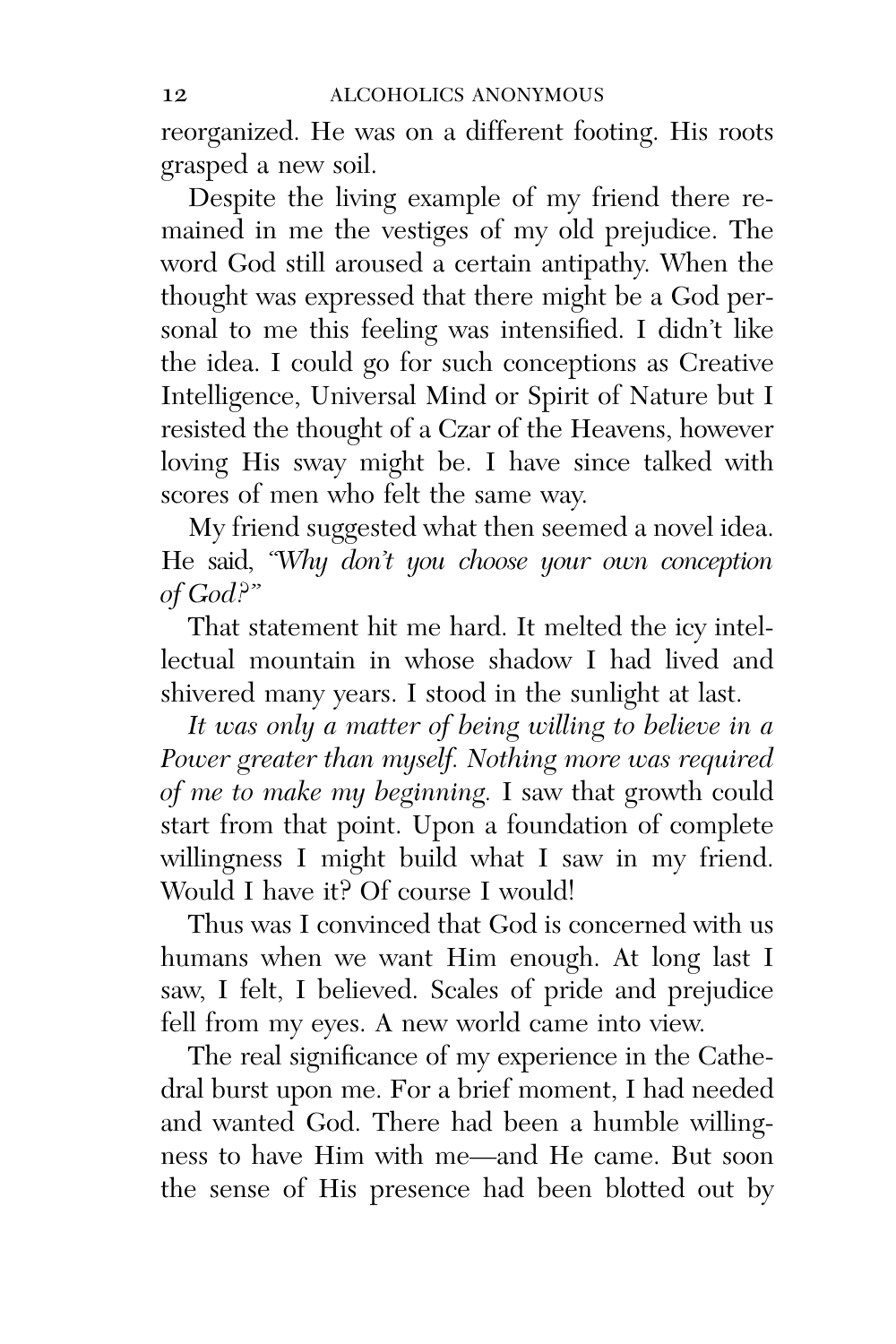worldly clamors, mostly those within myself. And so it had been ever since. How blind I had been.

At the hospital I was separated from alcohol for the last time. Treatment seemed wise, for I showed signs of delirium tremens.

There I humbly offered myself to God, as I then understood Him, to do with me as He would. I placed myself unreservedly under His care and direction. I admitted for the first time that of myself I was nothing; that without Him I was lost. I ruthlessly faced my sins and became willing to have my new-found Friend take them away, root and branch. I have not had a drink since.

My schoolmate visited me, and I fully acquainted him with my problems and deficiencies. We made a list of people I had hurt or toward whom I felt resentment. I expressed my entire willingness to approach these individuals, admitting my wrong. Never was I to be critical of them. I was to right all such matters to the utmost of my ability.

I was to test my thinking by the new God-consciousness within. Common sense would thus become uncommon sense. I was to sit quietly when in doubt, asking only for direction and strength to meet my problems as He would have me. Never was I to pray for myself, except as my requests bore on my usefulness to others. Then only might I expect to receive. But that would be in great measure.

My friend promised when these things were done I would enter upon a new relationship with my Creator; that I would have the elements of a way of living which answered all my problems. Belief in the power of God, plus enough willingness, honesty and humility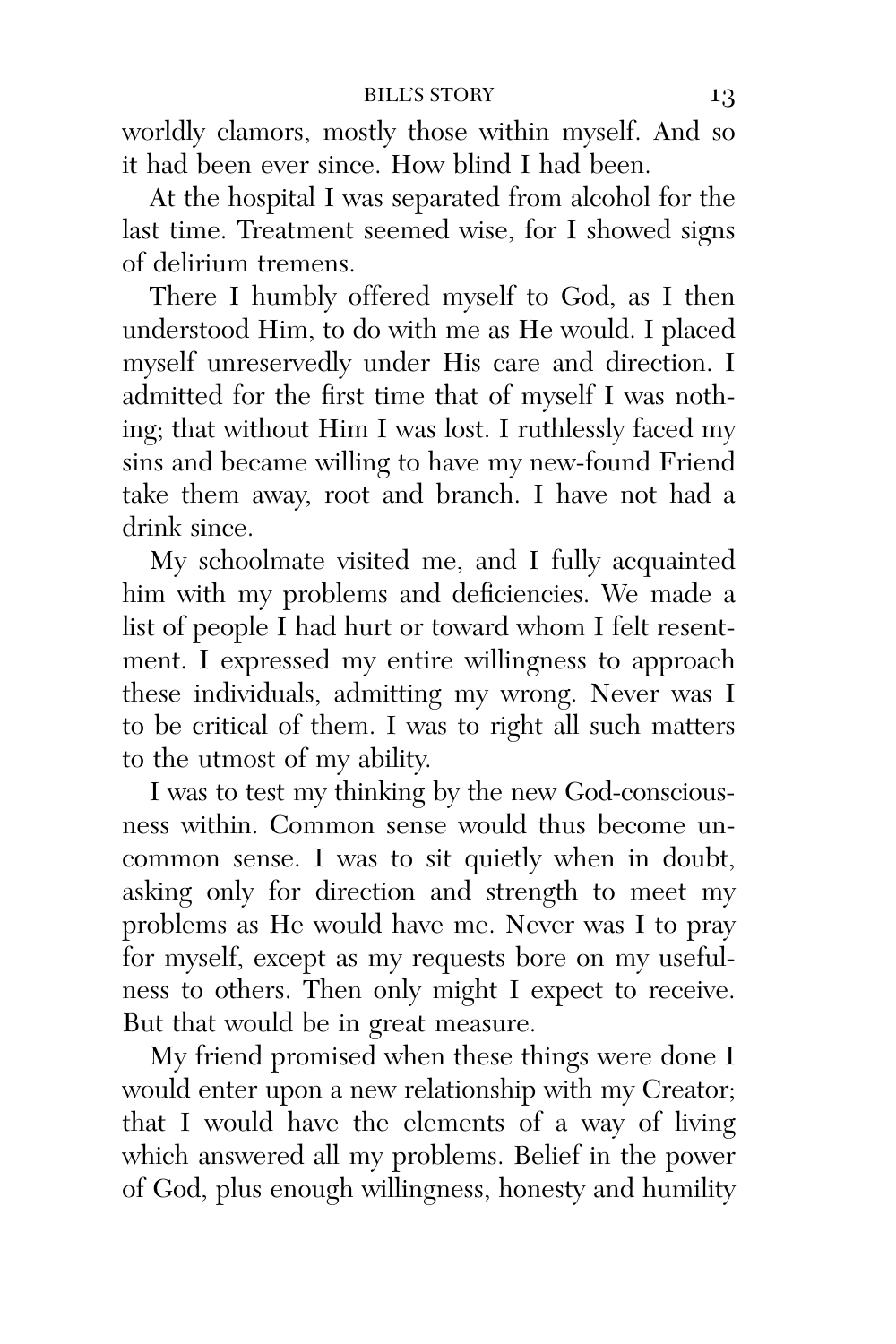to establish and maintain the new order of things, were the essential requirements.

Simple, but not easy; a price had to be paid. It meant destruction of self-centeredness. I must turn in all things to the Father of Light who presides over us all.

These were revolutionary and drastic proposals, but the moment I fully accepted them, the effect was electric. There was a sense of victory, followed by such a peace and serenity as I had never known. There was utter confidence. I felt lifted up, as though the great clean wind of a mountain top blew through and through. God comes to most men gradually, but His impact on me was sudden and profound.

For a moment I was alarmed, and called my friend, the doctor, to ask if I were still sane. He listened in wonder as I talked.

Finally he shook his head saying, "Something has happened to you I don't understand. But you had better hang on to it. Anything is better than the way you were." The good doctor now sees many men who have such experiences. He knows that they are real.

While I lay in the hospital the thought came that there were thousands of hopeless alcoholics who might be glad to have what had been so freely given me. Perhaps I could help some of them. They in turn might work with others.

My friend had emphasized the absolute necessity of demonstrating these principles in all my affairs. Particularly was it imperative to work with others as he had worked with me. Faith without works was dead, he said. And how appallingly true for the alcoholic! For if an alcoholic failed to perfect and enlarge his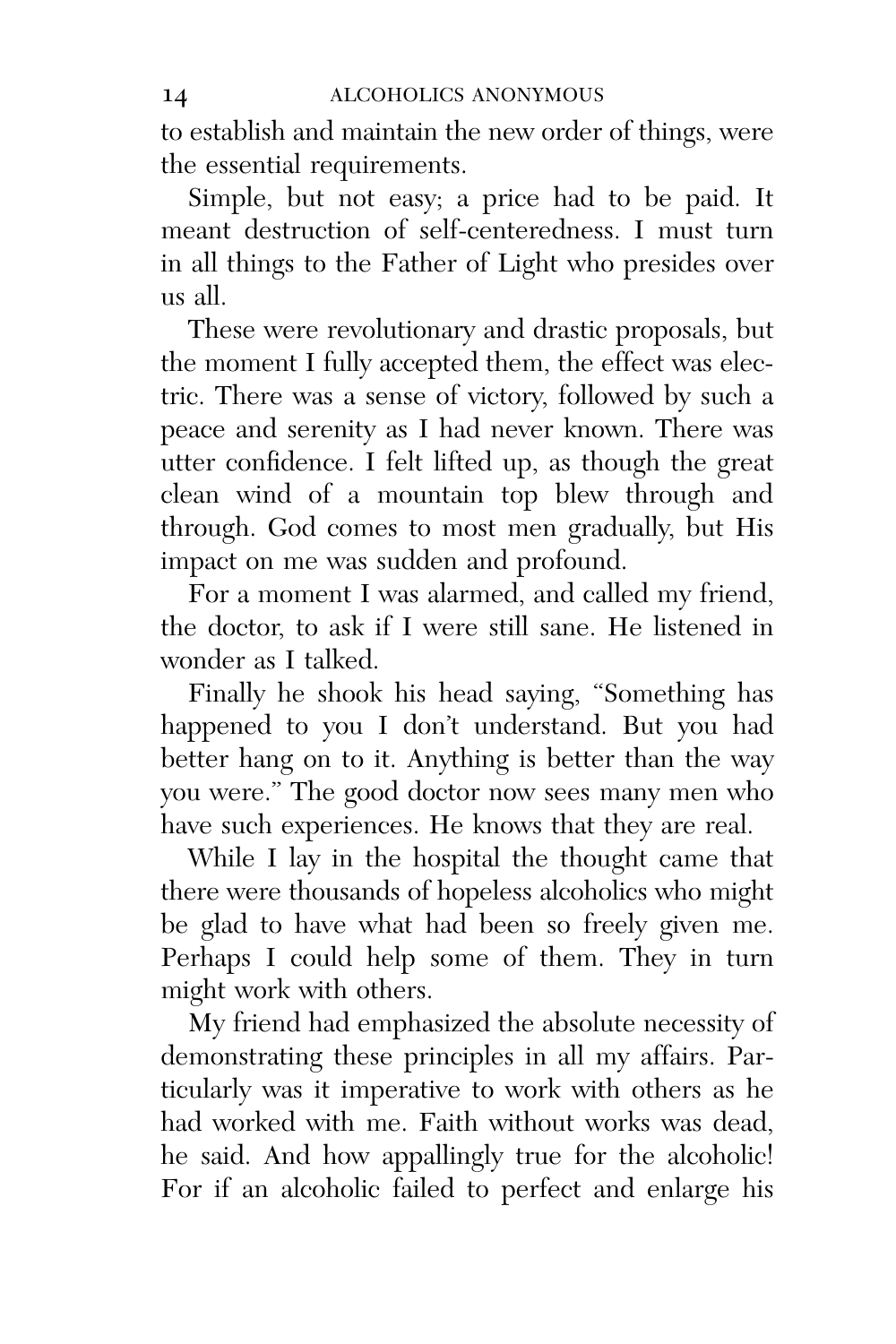#### BILL'S STORY 15

spiritual life through work and self-sacrifice for others, he could not survive the certain trials and low spots ahead. If he did not work, he would surely drink again, and if he drank, he would surely die. Then faith would be dead indeed. With us it is just like that.

My wife and I abandoned ourselves with enthusiasm to the idea of helping other alcoholics to a solution of their problems. It was fortunate, for my old business associates remained skeptical for a year and a half, during which I found little work. I was not too well at the time, and was plagued by waves of selfpity and resentment. This sometimes nearly drove me back to drink, but I soon found that when all other measures failed, work with another alcoholic would save the day. Many times I have gone to my old hospital in despair. On talking to a man there, I would be amazingly lifted up and set on my feet. It is a design for living that works in rough going.

We commenced to make many fast friends and a fellowship has grown up among us of which it is a wonderful thing to feel a part. The joy of living we really have, even under pressure and difficulty. I have seen hundreds of families set their feet in the path that really goes somewhere; have seen the most impossible domestic situations righted; feuds and bitterness of all sorts wiped out. I have seen men come out of asylums and resume a vital place in the lives of their families and communities. Business and professional men have regained their standing. There is scarcely any form of trouble and misery which has not been overcome among us. In one western city and its environs there are one thousand of us and our families. We meet frequently so that newcomers may find the fellowship